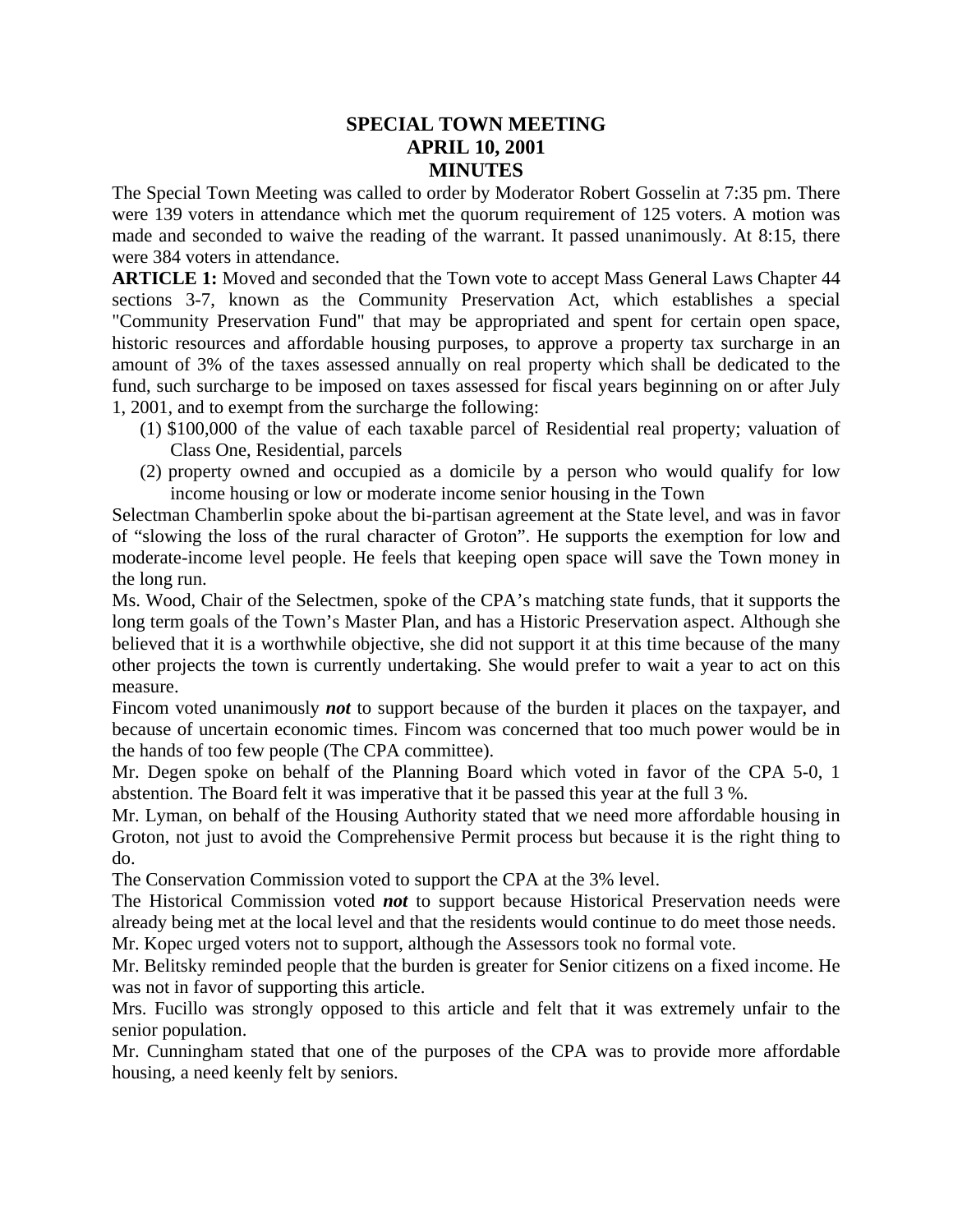Mr. Hoch is strongly in favor of the CPA because of the pressure along the 495 belt, and especially Groton, to build on its open space. He feels it will be much more cost effective to purchase the land in the long run. He feels that the tax rate will be higher if we get to "build out." Mr. Kennedy questioned how much of a debt load the town is carrying. Mr. Hartnett, Treasurer, stated that it is approximately 22 million and that the school is approximately the same. Mr.

Kennedy was opposed to this article.

Mr. McNierney stated that if you want to prevent tax increases, you must curb growth. He stated that the CPA is one tool to utilize to do just that. He was in favor of this article.

Mr. Hersh was opposed to this article due to the fact that we have too many other projects underway at this time.

Mr. Boles spoke about the administrative workload associated with this CPA, requiring further expenditures of the town.

Mrs. Swezey wanted the public to know that Groton is now ranked 41 out of 351 communities in the state for its tax rate. She was not in favor of this article.

Mr. Kennedy made a motion to move the question.

The question was moved by a 2/3 majority.

The main motion was called on a voice vote. Article 1 was defeated. The decision of the chair was challenged by 7 voters.

Tellers were called and sworn as follows:

Frank Bellitsky Stephen Boczenowski Melanie Hubbard Robert Mignard Christopher Mills Thomas Pistorino

## **Article 1 was defeated: 160 in favor, 224 opposed.**

**ARTICLE 2:** Moved and seconded that the Town vote to amend the Code of the Town of Groton by adding a new Chapter 22 **Community Preservation Committee** as printed in the warrant.

Motion made and seconded to postpone indefinitely. **Article 2 was indefinitely postponed.**

**ARTICLE 3:** Moved and seconded that the Town vote to recommend to the Board of Selectmen that the Selectmen proceed with capping the landfill with construction and demolition debris.

The Selectmen voted to support. Peter Cunningham stated that he felt the townspeople had a right to discuss this and that the Selectmen would consider the opinion of the Town as paramount in its decision.

Jamie Greacen, Landfill Capping, spoke regarding the process and the seeking of

RFP's for the Construction and Demolition Debris (C&D) closure. He made a presentation regarding the entire process. He said the conventional closure would cost 1.2 million versus C&D closure earning the town 2 million.

Fincom voted to support, 6-1, feeling that the 1.2 million savings was worth the consideration of C&D closure.

Mr. Flynn, Fincom member in opposition, stated that he didn't see a good monitoring philosophy.